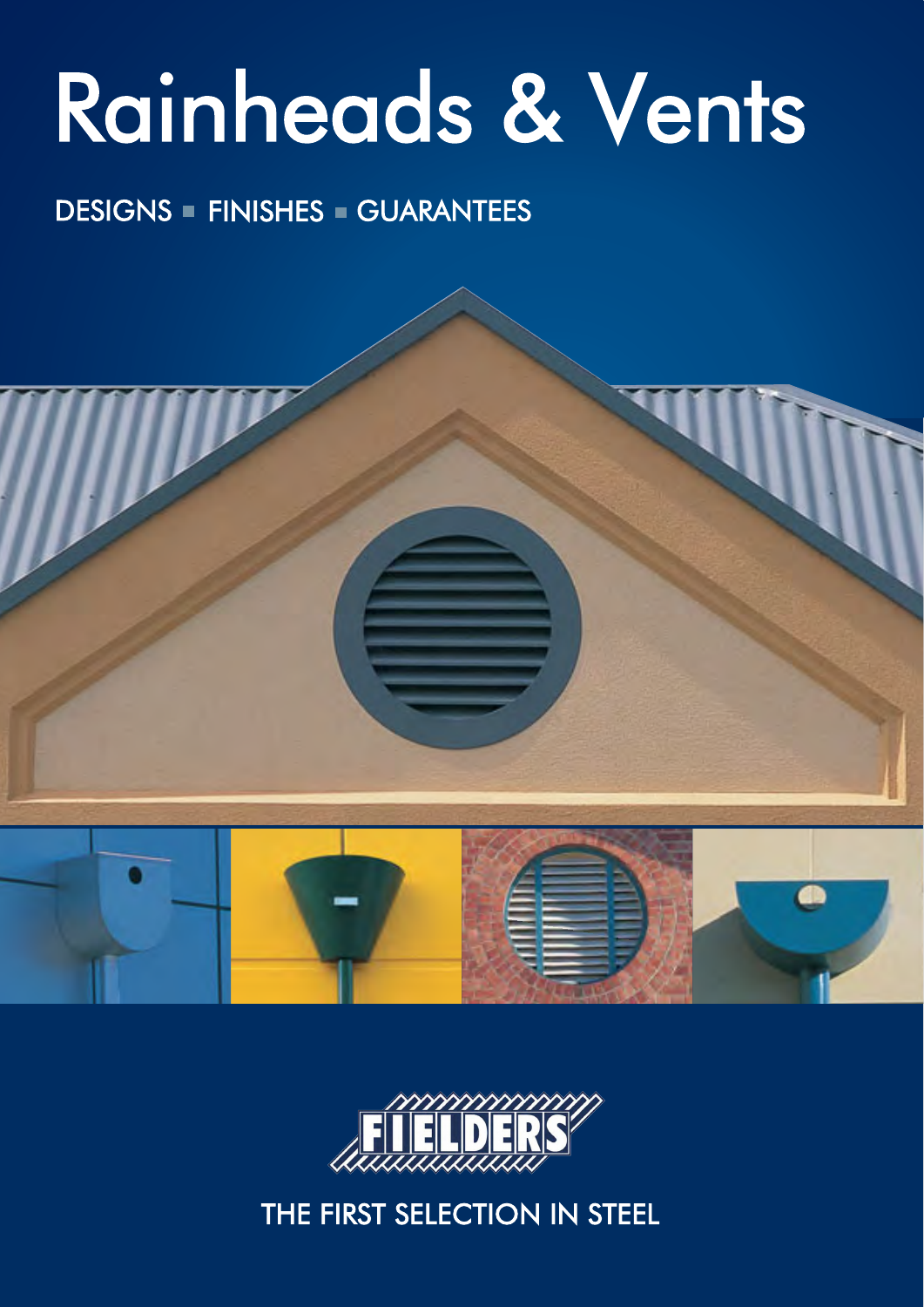### **Adding Style & Sophistication**

Fielders offer Australia's largest range of rainheads and vents, with each being meticulously handmade to suit the unique needs of individual projects - this ensures that you receive the perfect product each time. Moreover, each of these designs are available in a variety of finishes, creating hundreds of creative architectural possibilities.

### **Modern Rainheads**













NED KELLY - Type 1© HALF CYLINDER - Type 1© HALF CYLINDER - Type 2© CONICAL - Type 1© CONICAL - Type 2©









 $\frac{1}{2}$  ROUND - Type 3<sup>®</sup> CIRCULAR - Type 1<sup>©</sup> CIRCULAR - Type 2<sup>©</sup> CIRCULAR - Type 3<sup>©</sup>



































CONCAVE© CONVEX© HOPPER© STANDARD FLAT BOTTOM© STANDARD TAPERED BOTTOM©

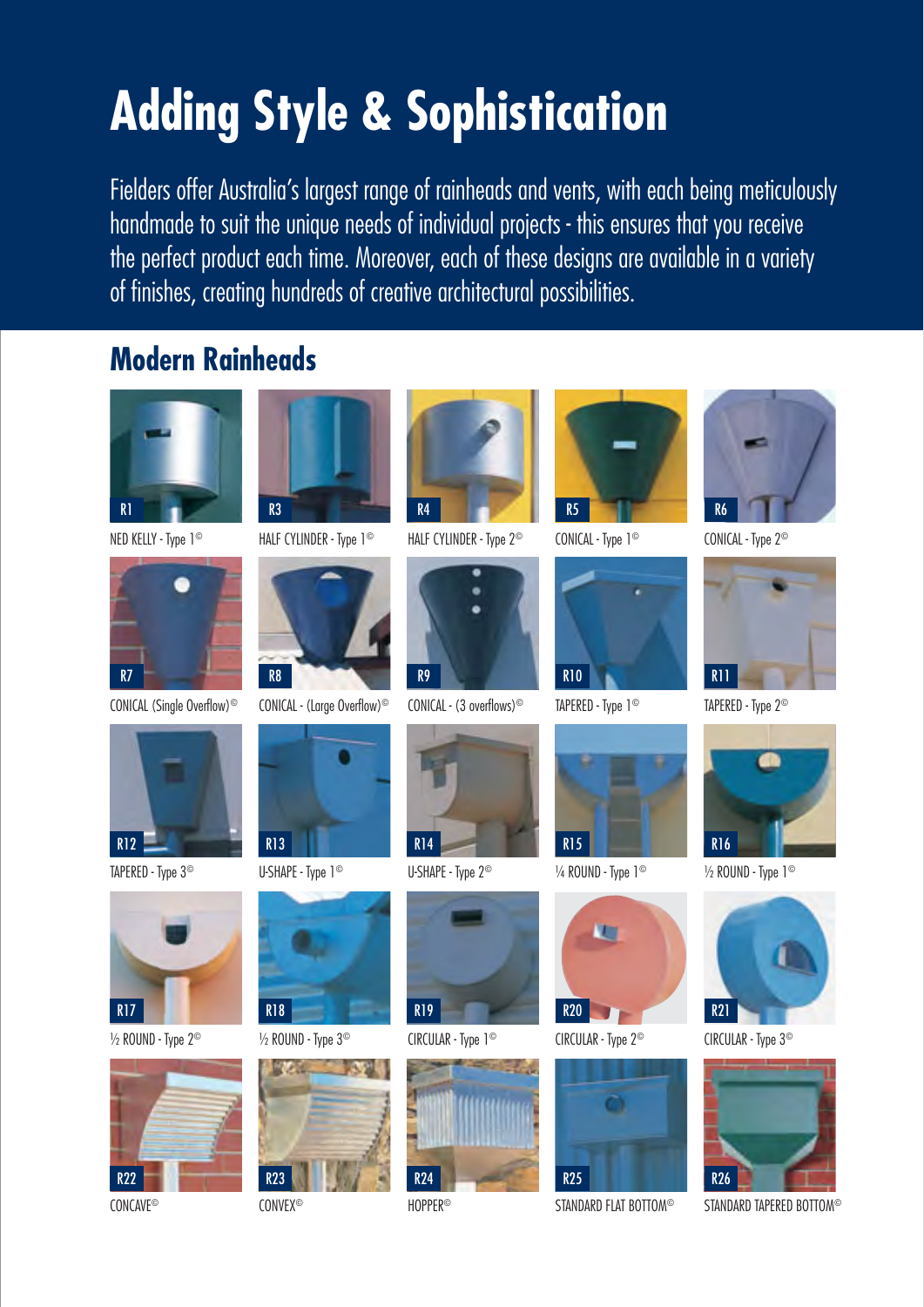Fielders rainheads can be ordered in any of the Colorbond® finishes to match or contrast your existing roof and gutter colours. Then again, you may prefer the dazzling look of Stainless Steel, Copper, Galvanised, Zincalume<sup>®</sup> or Z600 Double Thickness Heritage Galvanised.









SPECIAL TAPERED BOTTOM© CONVEX MODERN© HALF CONICAL© EAVES GUTTER©



| SUMMARY OF RAINHEAD SIZES (mm) |        |                 |       |  |
|--------------------------------|--------|-----------------|-------|--|
| Rainhead<br>Category           | Length | Width           | Depth |  |
| R <sub>1</sub>                 | 260    | 240             | 350   |  |
| R <sub>1</sub>                 | 360    | 260             | 450   |  |
| R <sub>2</sub>                 | 260    | 240             | 450   |  |
| R <sub>2</sub>                 | 360    | 260             | 450   |  |
| R <sub>3</sub>                 | 260    | 240             | 350   |  |
| R <sub>3</sub>                 | 360    | 260             | 450   |  |
| R <sub>4</sub>                 | 450    | 200             | 450   |  |
| R <sub>4</sub>                 | 650    | 300             | 650   |  |
| R5                             | 400    | 200             | 400   |  |
| R5                             | 600    | 250             | 600   |  |
| R6                             | 400    | 200             | 400   |  |
| R6                             | 600    | 250             | 600   |  |
| R <sub>7</sub>                 | 300    | 350             | 450   |  |
| RZ                             | 360    | 410             | 550   |  |
| R <sub>8</sub>                 | 380    | 380             | 500   |  |
| R <sub>8</sub>                 | 500    | 500             | 700   |  |
| R <sub>8</sub>                 | 700    | 700             | 1000  |  |
| R <sub>9</sub>                 | 400    | 250             | 600   |  |
| R <sub>9</sub>                 | 550    | 300             | 750   |  |
| <b>R10</b>                     | 400    | $\frac{300}{ }$ | 500   |  |
| <b>R10</b>                     | 550    | 350             | 600   |  |
| <b>R11</b>                     | 400    | 200             | 500   |  |
| <b>R11</b>                     | 550    | 250             | 650   |  |
| <b>R12</b>                     | 400    | 200             | 500   |  |
| <b>R12</b>                     | 550    | 250             | 650   |  |
| <b>R13</b>                     | 600    | 400             | 600   |  |

| SUMMARY OF RAINHEAD SIZES (mm) |                     |                     |                     |  |
|--------------------------------|---------------------|---------------------|---------------------|--|
| Rainhead<br>Category           | Length              | Width               | Depth               |  |
| <b>R13</b>                     | 400                 | 300                 | 600                 |  |
| <b>R14</b>                     | 400                 | 300                 | 600                 |  |
| R14                            | 600                 | 400                 | 800                 |  |
| <b>R15</b>                     | RADIUS 300          | RADIUS 500          | RADIUS 600          |  |
| <b>R16</b>                     | <b>DIAMETER 400</b> | <b>DIAMETER 550</b> | <b>DIAMETER 800</b> |  |
| <b>R17</b>                     | <b>DIAMETER 400</b> | <b>DIAMETER 550</b> | <b>DIAMETER 800</b> |  |
| <b>R18</b>                     | <b>DIAMETER 400</b> | <b>DIAMETER 500</b> |                     |  |
| <b>R19</b>                     | <b>DIAMETER 400</b> | <b>DIAMETER 550</b> | <b>DIAMETER 800</b> |  |
| <b>R20</b>                     | <b>DIAMETER 400</b> | <b>DIAMETER 550</b> | <b>DIAMETER 800</b> |  |
| R <sub>21</sub>                | <b>DIAMETER 400</b> | <b>DIAMETER 550</b> | <b>DIAMETER 800</b> |  |
| <b>R22</b>                     | 300                 | 200                 | 225                 |  |
| <b>R23</b>                     | 300                 | 200                 | 225                 |  |
| R24*                           | 380                 | 225                 | 275                 |  |
| R24*                           | 450                 | 250                 | 300                 |  |
| <b>R25</b>                     | 380                 | 225                 | 275                 |  |
| <b>R25</b>                     | 450                 | 250                 | 300                 |  |
| R26*                           | 300                 | 200                 | 225                 |  |
| R26*                           | 380                 | 225                 | 275                 |  |
| R26*                           | 450                 | 250                 | 300                 |  |
| R27*                           | 300                 | 200                 | 225                 |  |
| R27*                           | 380                 | 225                 | 275                 |  |
| R27*                           | 450                 | 250                 | 300                 |  |
| <b>R28</b>                     | 500                 | 300                 | 500                 |  |
| <b>R28</b>                     | 60                  | 400                 | 600                 |  |
| <b>R29</b>                     | 500                 | 250                 | 400                 |  |
| <b>R30</b>                     | 600                 | 150                 | 225                 |  |
| <b>R30</b>                     | 800                 | 200                 | 300                 |  |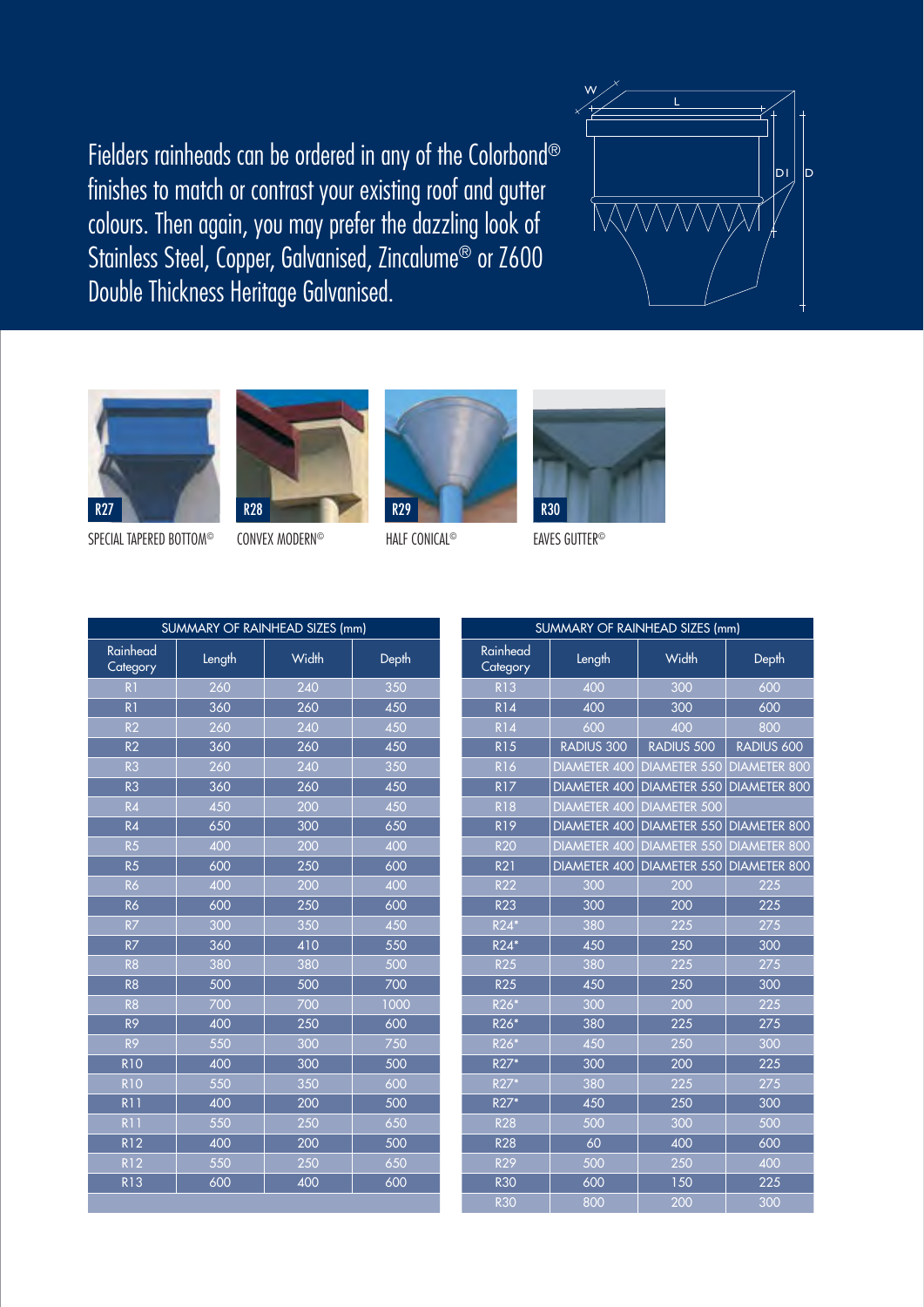### **Ornate Rainheads**









FAN-TOP - Type 1© FAN-TOP - Type 2<sup>©</sup> CLASSIC 0.6.<sup>©</sup> "THE KENT" MK1<sup>©</sup> "THE KENT" MK11©





VICTORIAN STYLE© LOW PROFILE TRADITIONAL© TRADITIONAL©







### **Stainless Steel Rainheads**





U-SHAPED - Type 1<sup>©</sup>  $\frac{1}{4}$  ROUND<sup>©</sup>











WOOLSTORE© COLONIAL© EDWARDIAN STYLE© EDWARDIAN CORNER STYLE© NORFOLK STYLE©





| SUMMARY OF RAINHEAD SIZES (mm) |               |       |       |  |
|--------------------------------|---------------|-------|-------|--|
| Rainhead<br>Category           | Length        | Width | Depth |  |
| $\overline{RO1}$               | 300           | 200   | 225   |  |
| ROI                            | 380           | 225   | 275   |  |
| RO2                            | 275           | 220   | 300   |  |
| <b>RO2</b>                     | 300           | 220   | 400   |  |
| <b>RO3</b>                     | 500           | 300   | 470   |  |
| $\overline{RO3}$               | 700           | 500   | 670   |  |
| $\overline{RO4}^*$             | 300           | 200   | 225   |  |
| RO4*                           | 380           | 225   | 275   |  |
| RO4*                           | 450           | 250   | 300   |  |
| <b>RO5</b>                     | 500           | 275   | 400   |  |
| <b>RO5</b>                     | 600           | 330   | 500   |  |
| <b>RO6</b>                     | 380           | 250   | 380   |  |
| RO6                            | 500           | 350   | 500   |  |
| $\overline{RO7}$               | 300           | 200   | 150   |  |
| <b>RO7</b>                     | 380           | 225   | 200   |  |
| <b>RO7</b>                     | 450           | 225   | 250   |  |
| $RO8*$                         | 300           | 200   | 225   |  |
| R08*                           | 380           | 225   | 275   |  |
| <b>RO8*</b>                    | 450           | 250   | 300   |  |
| R09*                           | 150           | 200   | 225   |  |
| R09*                           | 190           | 225   | 275   |  |
| R09*                           | $\frac{2}{2}$ | 250   | 300   |  |
| <b>RO10</b>                    | 330           | 250   | 340   |  |
| <b>RO10</b>                    | 420           | 300   | 440   |  |
| <b>RO11</b>                    | 290           | 210   | 300   |  |
| <b>RO11</b>                    | 330           | 240   | 340   |  |
| <b>RO12</b>                    | 550           | 200   | 250   |  |
| <b>RO12</b>                    | 700           | 225   | 300   |  |
| <b>RO13</b>                    | 250           | 180   | 400   |  |
| <b>RO13</b>                    | 330           | 225   | 500   |  |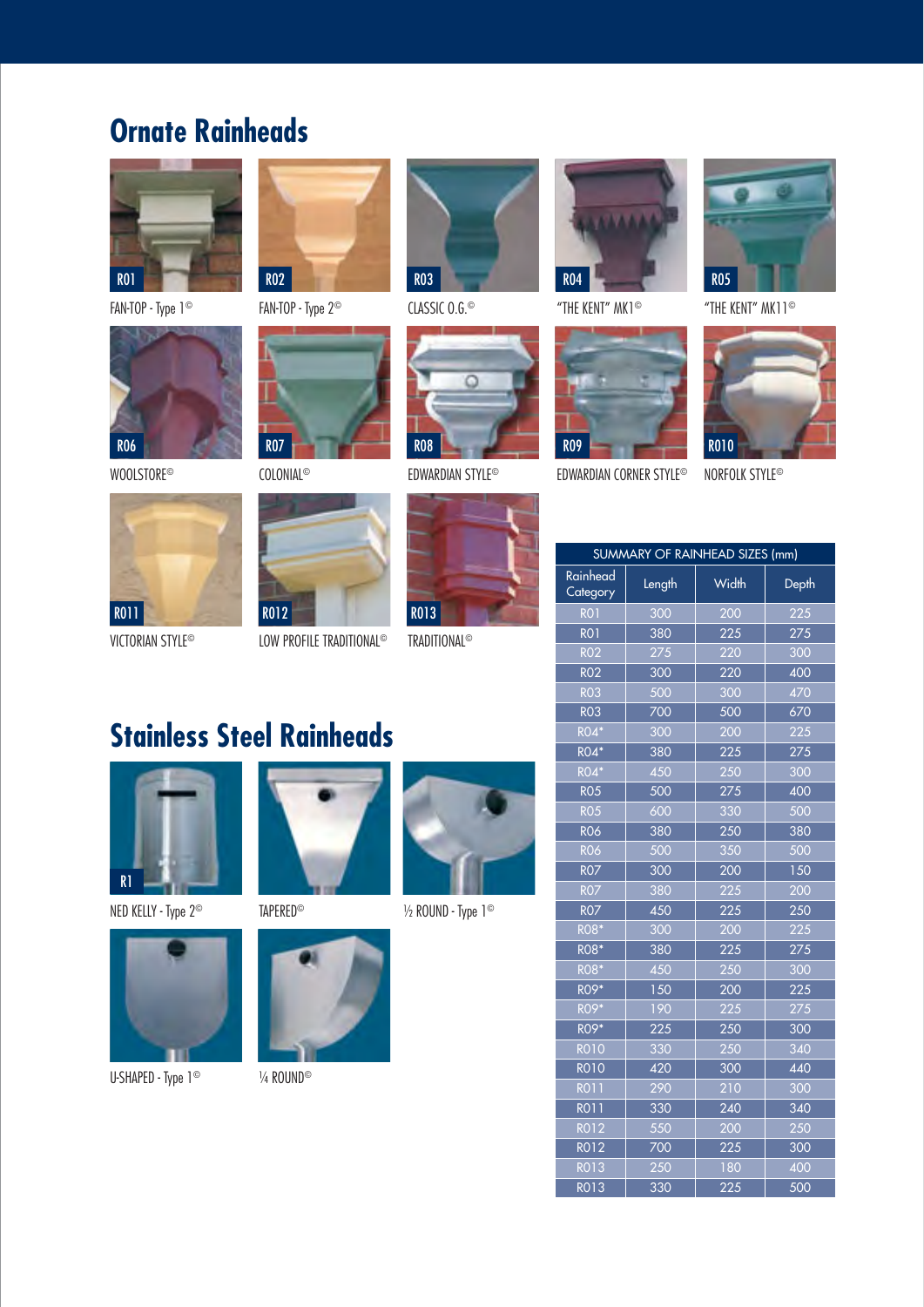### **Vent Your Creativity**

Take a look through Fielders range of dormer vents, gable vents and other variety vents and see how they can enhance your designs. We've been making vents for the last century, and as such, have a vast range of classic and modern styles to suit existing structures or nouveau specifications. Just see the effect our 1912 Prince Alfred dormer can have when it crowns a roof line. Vent your creative urges with Fielders Vents.

#### **Cupola Vents**







CUPOLA TYPE 1© CUPOLA TYPE 2© CUPOLA TYPE 3©

| 0V3 |  |  |  |
|-----|--|--|--|

| <b>CUPOLA/OTHER VENT SIZES (mm)</b> |       |        |  |
|-------------------------------------|-------|--------|--|
| <b>Vent Category</b>                | Width | Height |  |
| OV <sub>1</sub>                     | 450   | 450    |  |
| OV <sub>1</sub>                     | 600   | 600    |  |
| OV <sub>1</sub>                     | 750   | 750    |  |
| OV <sub>2</sub>                     | 450   | 450    |  |
| OV <sub>2</sub>                     | 600   | 600    |  |
| OV <sub>2</sub>                     | 750   | 750    |  |
| OV <sub>3</sub>                     | 450   | 450    |  |
| OV <sub>3</sub>                     | 600   | 600    |  |
| OV <sub>3</sub>                     | 750   | 750    |  |
| OV9                                 | 450   | 450    |  |
| OV <sub>9</sub>                     | 600   | 600    |  |
| OV9                                 | 750   | 750    |  |



**Other Vents**

WESTERN ROTARY<sup>©</sup> REVOVING COWL<sup>©</sup>



STANDARD FLUE CAP© COMMERCIAL RIDGE©



CANOPY VENT PIPE© INDUSTRIAL ROOF©







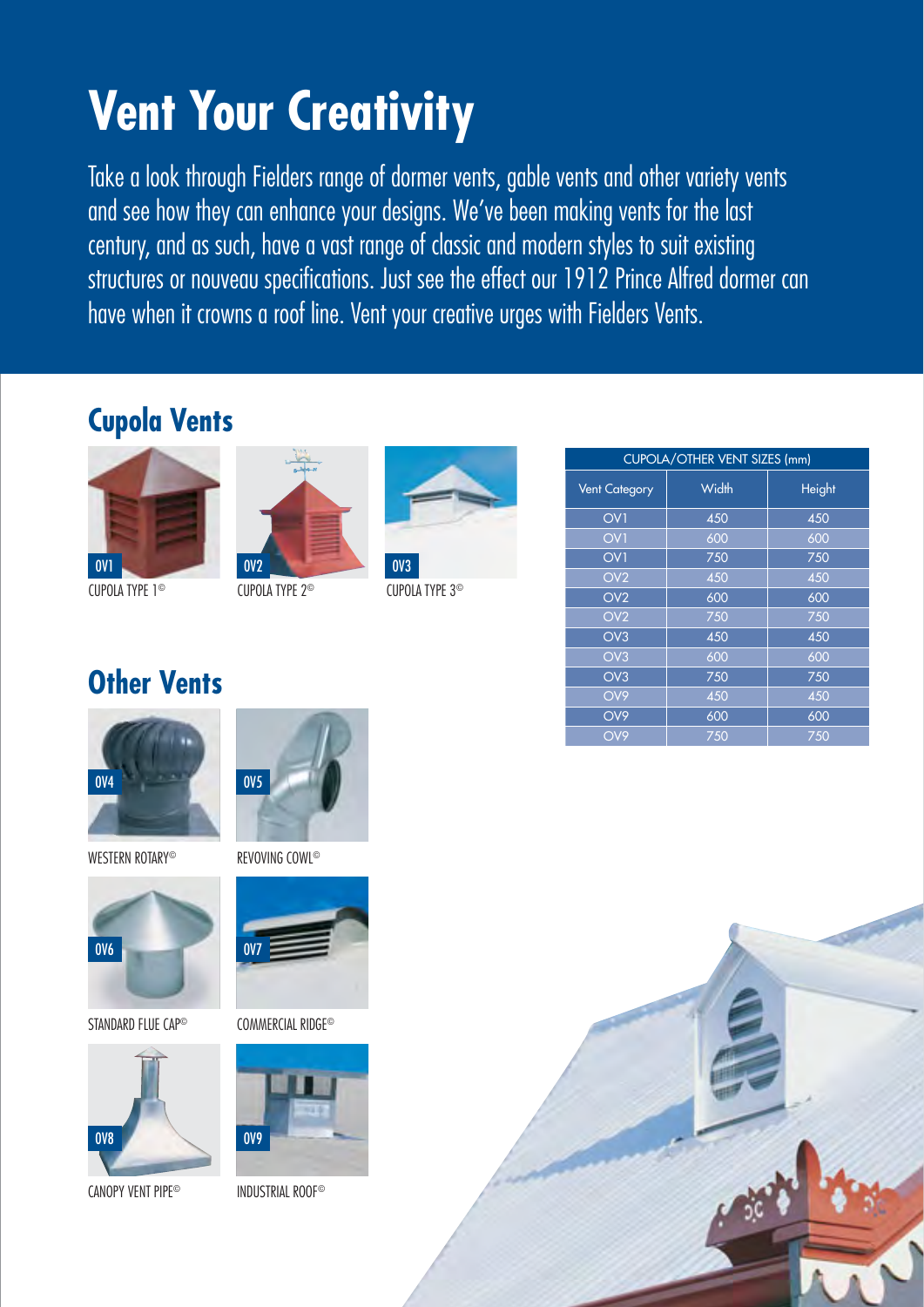### **Dormer Vents**















DECORATIVE - Type 6<sup>©</sup> DECORATIVE - Type 7<sup>©</sup> DECORATIVE - Type 8<sup>©</sup> DECORATIVE - Type 9<sup>©</sup> "PRINCE ALFRED"<sup>©</sup>







DECORATIVE - Type 2<sup>©</sup> DECORATIVE - Type 1<sup>©</sup> DECORATIVE - Type 3<sup>©</sup> DECORATIVE - Type 4<sup>©</sup> DECORATIVE - Type 5<sup>©</sup>













<sup>1</sup>/2 ROUND - Corrugated Top<sup>◎</sup> <sup>1</sup>/2 ROUND. FLAT TOP<sup>◎</sup> SADDLE STYLE<sup>©</sup> CONTEMPORARY - Type 1<sup>©</sup> CONTEMPORARY - Type 2<sup>©</sup>





| DORMA VENT SIZES (mm) |       |        |  |  |
|-----------------------|-------|--------|--|--|
| <b>Vent Category</b>  | Width | Height |  |  |
| DV <sub>1</sub>       | 600   | 300    |  |  |
| DV1                   | 900   | 450    |  |  |
| DV <sub>2</sub>       | 600   | 300    |  |  |
| DV <sub>2</sub>       | 900   | 450    |  |  |
| DV3                   | 600   | 300    |  |  |
| DV3                   | 900   | 450    |  |  |
| DV4                   | 600   | 300    |  |  |
| DV4                   | 90    | 450    |  |  |
| DV <sub>5</sub>       | 500   | 800    |  |  |
| DV6                   | 800   | 1100   |  |  |
| DV7                   | 500   | 800    |  |  |
| DV7                   | 500   | 800    |  |  |
| DV8                   | 500   | 800    |  |  |
| DV8                   | 800   | 110    |  |  |
| DV9                   | 500   | 800    |  |  |
| <b>DV10</b>           | 500   | 1100   |  |  |
| <b>DV10</b>           | 500   | 800    |  |  |

| DORMA VENT SIZES (mm) |                  |               |  |
|-----------------------|------------------|---------------|--|
| <b>Vent Category</b>  | Width            | <b>Height</b> |  |
| <b>DV10</b>           | 800              | 1100          |  |
| <b>DV11</b>           | 500              | 250           |  |
| <b>DV11</b>           | 800              | 400           |  |
| <b>DV12</b>           | 500              | 800           |  |
| <b>DV12</b>           | 800              | 1100          |  |
| <b>DV13</b>           | 600              | 300           |  |
| DVI3                  | 900              | 450           |  |
| <b>DV14</b>           | 500              | 800           |  |
| <b>DV14</b>           | 800              | 1100          |  |
| <b>DV15</b>           | 500              | 800           |  |
| <b>DV15</b>           | 800              | 1100          |  |
| <b>DV16</b>           | 500              | 500           |  |
| <b>DV16</b>           | $\overline{700}$ | 700           |  |
| <b>DV17</b>           | 500              | 250           |  |
| <b>DV17</b>           | 800              | 400           |  |
| <b>DV18</b>           | 700              | 400           |  |
| <b>DV18</b>           | 1000             | 600           |  |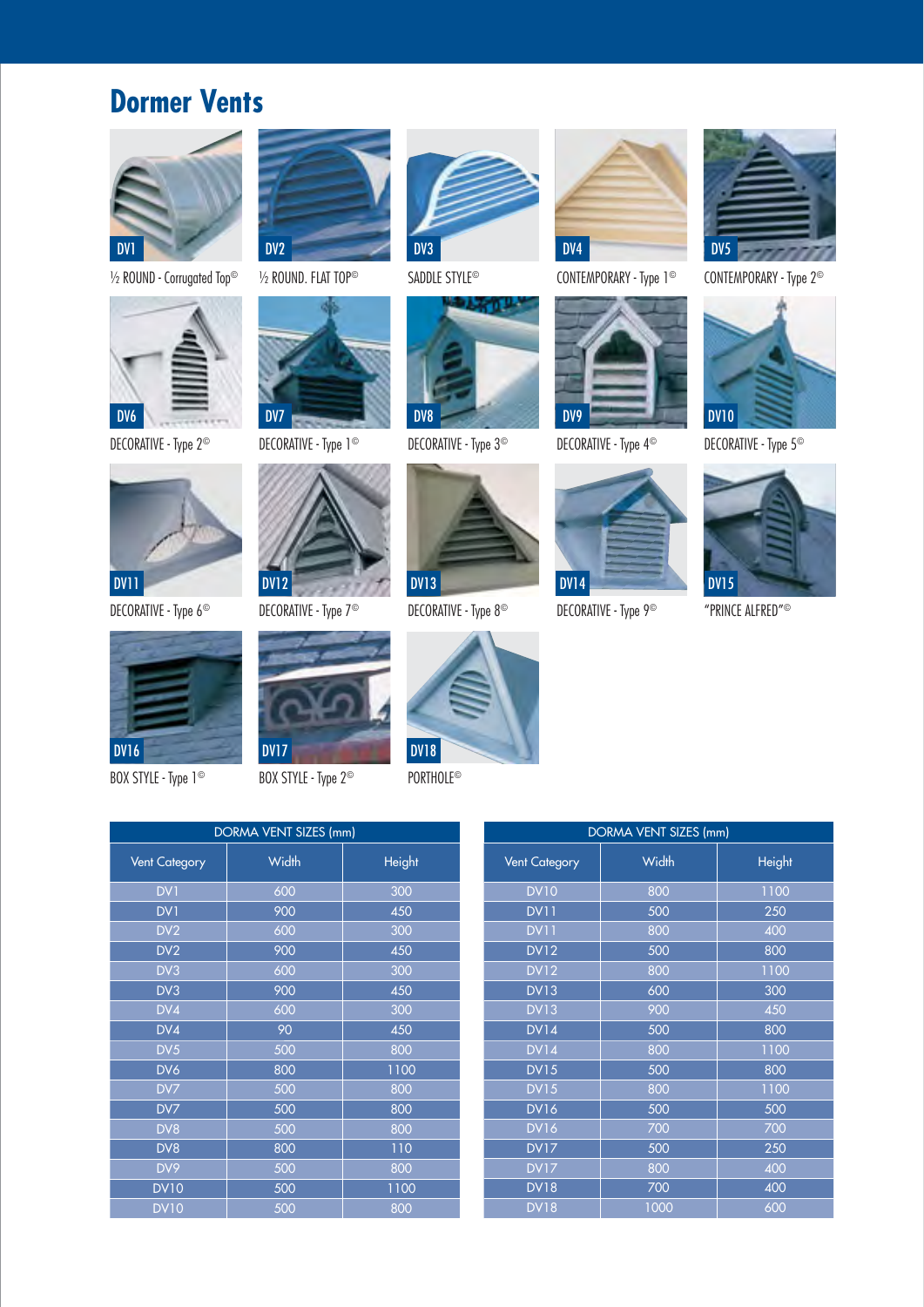### **Gable Vents**







GABLE VENT SIZES (mm)





 $ORNATE 2<sup>©</sup>$  ROUND TOP<sup>©</sup> MULTI PANEL LOUVRE<sup>©</sup> LOUVRE<sup>©</sup> CIRCULAR<sup>©</sup>